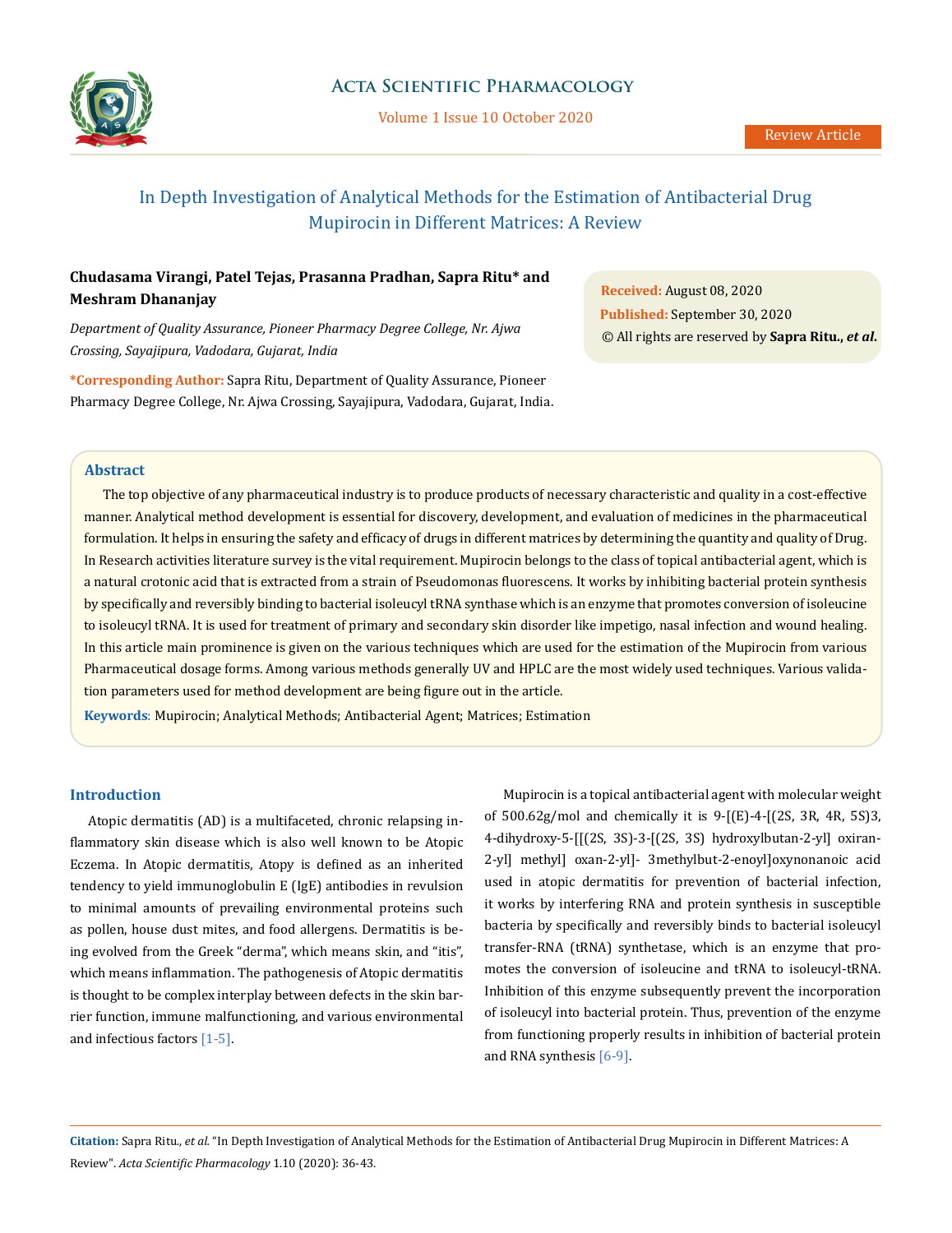

**Figure 1:** Chemical structure of Mupirocin.

| <b>State</b>     |                                    |
|------------------|------------------------------------|
| Water solubility | $0.0265$ mg/ml                     |
| Pka              | 4.83                               |
| Log p            | 2.45                               |
| Melting point    | $77^{\circ}$ C - 78 <sup>°</sup> C |
| Storage          | Preserve in air tight container    |

**Table 1:** Physical properties [10].

| <b>Kingdom</b>       | Organic compound                                                                                                                                                                                              |  |
|----------------------|---------------------------------------------------------------------------------------------------------------------------------------------------------------------------------------------------------------|--|
| Super class          | Lipids and lipid like molecule                                                                                                                                                                                |  |
| Class                | Fatty acid                                                                                                                                                                                                    |  |
| Subclass             | Fatty acid and conjugates                                                                                                                                                                                     |  |
| Direct parent        | Medium chain fatty acid                                                                                                                                                                                       |  |
| Alternative parent   | Branched fatty acid/Epoxy fatty acid/<br>Fatty acid esters/Hydroxy fatty acid/<br>Dicarboxylic acid and derivatives/<br>Oxanes/Monosaccharides/Enoate<br>esters/Secondary alcohol/Oxacyclic<br>compounds.     |  |
| Substituent's        | Medium-chain fatty acid/Branched<br>fatty acid/Epoxy fatty acid/Fatty acid<br>ester/Heterocyclic fatty acid/Hydroxy<br>fatty acid/Dicarboxylic acid or deriva-<br>tives/Oxane/Monosaccharide/Enoate<br>ester. |  |
| Molecular framework  | Aliphatic heteromonocyclic compounds                                                                                                                                                                          |  |
| External descriptors | Monocarboxylic acid, secondary alco-<br>hol, epoxide, triol, alpha, beta-unsatu-<br>rated carboxylic ester, oxanes                                                                                            |  |

**Table 2:** Taxonomy [10].

Mupirocin is reported to be active against susceptible aerobic gram-positive cocci, such as *Staphylococcus aureus*, *Staphylococcus epidermidis*, and other beta-hemolytic streptococci *Streptococcus pyogenes*. It mediates its antibacterial activity by inhibiting the bacterial protein synthesis and formation of bacterial proteins essential for survival. The minimum bactericidal concentration (MBC) against relevant pathogens is generally eight-fold to thirty-fold higher than the minimum inhibitory concentration.

Systemic or percutaneous absorption of mupirocin following dermal application is expected to be minimal in adults and children, but damaged skin may allow enhanced penetration of the drug across the skin barrier, mupirocin undergoes rapid hepatic metabolism to form the principal metabolite monic acid. In various *in vivo* animal and *in vitro* bacterial assays, there was no evidence of genotoxicity caused by mupirocin. In reproduction studies using male and female rats, there were no signs of impaired fertility upon subcutaneous administration of mupirocin [10].

| <b>Absorption</b>      | Damage skin enhance penetration |  |
|------------------------|---------------------------------|--|
| Metabolized product    | Monic acid                      |  |
| Plasma protein binding | 95%                             |  |
| Metabolism             | Liver                           |  |
| Elimination Half life  | $20$ to $40$ min                |  |
| Excretion              | Urinary and renal excretion     |  |

**Table 3:** Pharmacokinetics [10].

#### **Clinical trials**

The efficacy and safety of Mupirocin in patients with different types of skin diseases have been tested in numerous clinical trials. The effectiveness of the drug was demonstrated for three 12 week study. In Phase 2 Clinical trial positive nasal culture for staphylococcus aureus were obtained from infants. A 5 day course of mupirocin applied to the nares, umbilicus and perianal (NUP) areas every 8 hours ( $\pm$  2 hours) vs. no treatment was carried out. In this study from day 1 to day 7 the adverse event regarding Mupirocin were observed. On day 8, primary efficacy of Mupirocin was observed. On day 8, colonization and decolonization were observed through which it was concluded that on applying Mupirocin decolonization of SA in the culture was seen [11].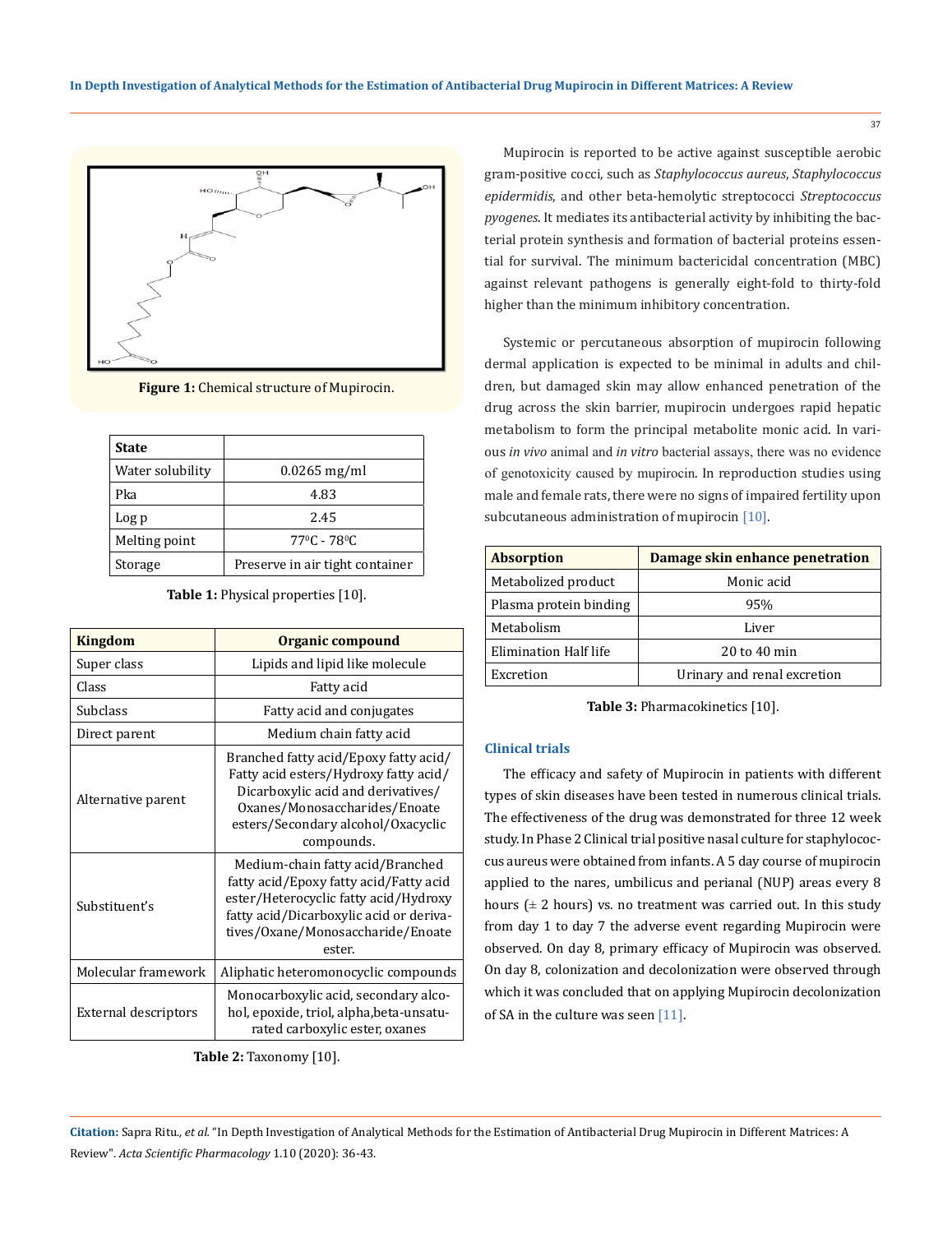## **In Depth Investigation of Analytical Methods for the Estimation of Antibacterial Drug Mupirocin in Different Matrices: A Review**

| <b>Generic name</b><br><b>Brand name</b><br><b>Dosage form</b><br><b>Manufacturer</b><br><b>Strength</b><br>Glaxo SmithKline Pharmaceuticals Ltd<br>Mupirocin<br>T-Bact<br>$2\%$ w/w<br>Ointment<br>Mupirocin<br>I-Bact<br>Cream<br>$2\%$ w/w<br>Intas Labs<br>Liva (Zydus Cadila)<br>Mupirocin<br>Mpower<br>$2\%$ w/w<br>Ointment<br>Mupirocin<br>Mucidal<br>Ointment<br>$2\%$ w/w<br>Intas<br>Sunpharma<br>Mupirocin<br>Mufect<br>$2\%$ w/w<br>Ointment<br>Gray Pharma<br>Mupirocin<br>Ointment<br>$2\%$ w/w<br>Mupin |  |
|-------------------------------------------------------------------------------------------------------------------------------------------------------------------------------------------------------------------------------------------------------------------------------------------------------------------------------------------------------------------------------------------------------------------------------------------------------------------------------------------------------------------------|--|
|                                                                                                                                                                                                                                                                                                                                                                                                                                                                                                                         |  |
|                                                                                                                                                                                                                                                                                                                                                                                                                                                                                                                         |  |
|                                                                                                                                                                                                                                                                                                                                                                                                                                                                                                                         |  |
|                                                                                                                                                                                                                                                                                                                                                                                                                                                                                                                         |  |
|                                                                                                                                                                                                                                                                                                                                                                                                                                                                                                                         |  |
|                                                                                                                                                                                                                                                                                                                                                                                                                                                                                                                         |  |
|                                                                                                                                                                                                                                                                                                                                                                                                                                                                                                                         |  |
| Mupirocin<br>Cipla<br>Mupinase<br>$2\%$ w/w<br>Ointment                                                                                                                                                                                                                                                                                                                                                                                                                                                                 |  |
| Mupirocin<br>Mupinova<br>Zuventus<br>Cream<br>$2\%$ w/w                                                                                                                                                                                                                                                                                                                                                                                                                                                                 |  |
| Micro Vision<br>Mupirocin<br>Mupirax<br>$2\%$ w/w<br>Ointment                                                                                                                                                                                                                                                                                                                                                                                                                                                           |  |
| Hegde and Hegde Pharmaceuticals<br>Mupirocin<br>Mupi<br>Ointment<br>$2\%$ w/w                                                                                                                                                                                                                                                                                                                                                                                                                                           |  |
| Glenmark Pharmaceutical Ltd<br>Supirocin<br>Mupirocin<br>$2\%$ w/w<br>Ointment                                                                                                                                                                                                                                                                                                                                                                                                                                          |  |
| Mupirocin<br>Enzomac<br>Macleods Pharmaceutical Pvt Ltd<br>Ointment<br>$2\%$ w/w                                                                                                                                                                                                                                                                                                                                                                                                                                        |  |
| Fourrts India Labs Pvt Ltd.<br>Mupirocin<br>Mupimet<br>$2\%$ w/w<br>Ointment                                                                                                                                                                                                                                                                                                                                                                                                                                            |  |
| Kozibact<br>La Med India<br>Mupirocin<br>Cream<br>$2\%$ w/w                                                                                                                                                                                                                                                                                                                                                                                                                                                             |  |
| <b>Synergy Pharmaceuticals</b><br>Mupirocin<br>Mupicent<br>Cream<br>$2\%$ w/w                                                                                                                                                                                                                                                                                                                                                                                                                                           |  |
| Leeford Healthcare Ltd<br>Mupirocin<br>Mupizer<br>Cream<br>$2\%$ w/w                                                                                                                                                                                                                                                                                                                                                                                                                                                    |  |
| Powder<br>Mova Pharmaceutical Pvt Ltd<br>Mupirocin<br>Tercin WHP<br>2%                                                                                                                                                                                                                                                                                                                                                                                                                                                  |  |
| Mupirocin<br>Powder<br>2%<br>Astra Labs<br>Dibact                                                                                                                                                                                                                                                                                                                                                                                                                                                                       |  |
| Mupirocin<br>Mupicol<br>Hi-Cure Biotech<br>$2\%$ w/w<br>Ointment                                                                                                                                                                                                                                                                                                                                                                                                                                                        |  |
| Mupirocin<br>Kyna Pharmaceuticals<br>Mupisar<br>Ointment<br>$2\%$ w/w                                                                                                                                                                                                                                                                                                                                                                                                                                                   |  |
| Roma Pharmaceutial Pvt Ltd<br>Mupirocin<br>Mupivit<br>$2\%$ w/w<br>Ointment                                                                                                                                                                                                                                                                                                                                                                                                                                             |  |
| Sunbact<br>Sunwin Healthcare<br>Mupirocin<br>Ointment<br>$2\%$ w/w                                                                                                                                                                                                                                                                                                                                                                                                                                                      |  |
| Ai Health Care<br>Mupirocin<br>Aimubact<br>$2\%$ w/w<br>Ointment                                                                                                                                                                                                                                                                                                                                                                                                                                                        |  |
| Healiva<br><b>Bills Biotech Pvt Ltd</b><br>Mupirocin<br>Ointment<br>$2\%$ w/w                                                                                                                                                                                                                                                                                                                                                                                                                                           |  |
| Mupirocin<br>Injayderm<br>$2\%$ w/w<br><b>Injays Pharmaceuticals</b><br>Ointment                                                                                                                                                                                                                                                                                                                                                                                                                                        |  |
| Dolvis Bio Pharma Pvt Ltd<br>Dol Bact<br>Mupirocin<br>Ointment<br>$2\%$ w/w                                                                                                                                                                                                                                                                                                                                                                                                                                             |  |
| <b>Glenmark Pharmaceuticals</b><br>Mupirocin<br>$2\%$ w/w<br><b>Stramucin</b><br>Ointment                                                                                                                                                                                                                                                                                                                                                                                                                               |  |
| 2% w/w<br>Mupirocin<br>Brodisym<br>Ointment<br>Symbiosis Pharma                                                                                                                                                                                                                                                                                                                                                                                                                                                         |  |
| $2\% w/w,$                                                                                                                                                                                                                                                                                                                                                                                                                                                                                                              |  |
| Gray Pharma<br>Mupirocin and Betamethasone<br>Mupin B<br>Ointment<br>$0.05\%$ w/w                                                                                                                                                                                                                                                                                                                                                                                                                                       |  |
| 2% w/w,                                                                                                                                                                                                                                                                                                                                                                                                                                                                                                                 |  |
| Mupirocin and Metronidazole<br>Ointment<br>Fourrts<br>Co-Mupimet<br>$1\%$ w/w                                                                                                                                                                                                                                                                                                                                                                                                                                           |  |
| $2\% \text{ w/w}$                                                                                                                                                                                                                                                                                                                                                                                                                                                                                                       |  |
| Mupirocin and Betamethasone<br>Stemin - MU<br>Ointment<br>Ind Swift<br>$0.05\%$ w/w                                                                                                                                                                                                                                                                                                                                                                                                                                     |  |
| 2% w/w,<br>Supirocin - B                                                                                                                                                                                                                                                                                                                                                                                                                                                                                                |  |
| Mupirocin and Betamethasone<br>Glenmark<br>Ointment<br>plus<br>$0.025\%$ w/w                                                                                                                                                                                                                                                                                                                                                                                                                                            |  |
| 2% w/w,                                                                                                                                                                                                                                                                                                                                                                                                                                                                                                                 |  |
| Mupirocin and Bromelain<br>Enzoheal<br>Ointment<br>Macleods Pharmaceuticals Ltd.<br>25%w/w                                                                                                                                                                                                                                                                                                                                                                                                                              |  |
| 2% w/w,                                                                                                                                                                                                                                                                                                                                                                                                                                                                                                                 |  |
| Mupirocin and Bromelain<br>Enzomac<br>Macleods Pharmaceuticals Ltd.<br>Ointment<br>$5\%w/w$                                                                                                                                                                                                                                                                                                                                                                                                                             |  |
| Glaxo SmithKline Pharmaceuticals Ltd.<br>2% w/w,                                                                                                                                                                                                                                                                                                                                                                                                                                                                        |  |
| Mupirocin and Fluticasone<br>Flutibact<br>Ointment<br>Propionate<br>$0.005\%$ w/w                                                                                                                                                                                                                                                                                                                                                                                                                                       |  |
|                                                                                                                                                                                                                                                                                                                                                                                                                                                                                                                         |  |
|                                                                                                                                                                                                                                                                                                                                                                                                                                                                                                                         |  |
| 2% w/w,<br>Mupirocin and Mometasone furroate<br>Sensicort B<br>Ointment<br>Zuventus                                                                                                                                                                                                                                                                                                                                                                                                                                     |  |
| $0.1\%$ w/w<br>2% w/w,<br>Supirocin - B                                                                                                                                                                                                                                                                                                                                                                                                                                                                                 |  |

**Table 4:** Marketed formulations of mupirocin [12,13].

0.025%w/w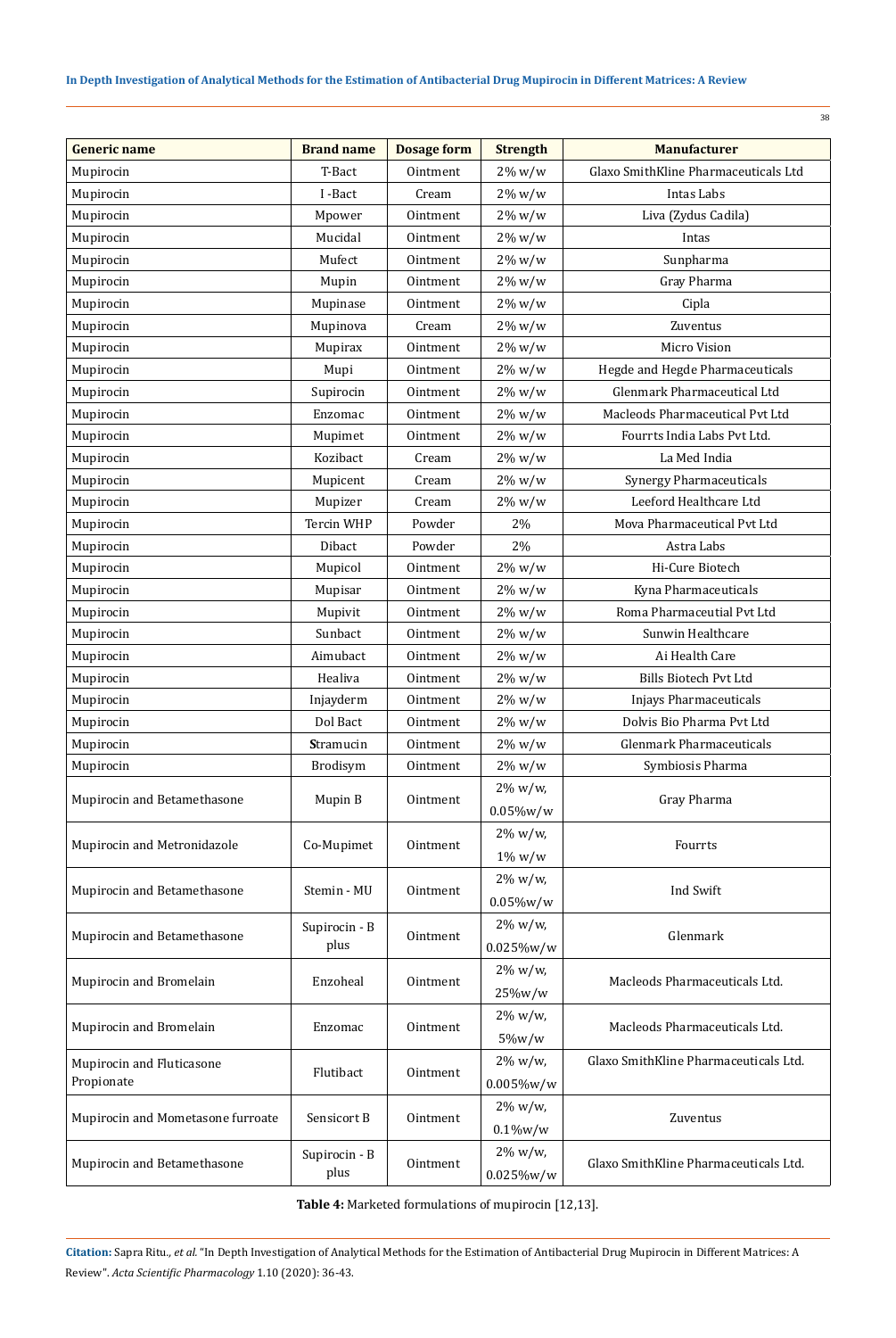### **Analytical methods for estimation of mupirocin in bulk drug, pharmaceutical formulation and biological fluids**

There are numerous methods have been reported for estimation of paroxetine in bulk and dosage form as well as in biological fluids.

#### **Spectrometric methods**

Bana A., *et al*. specifies analytical method development and validation by UV spectroscopic and RP-HPLC methods for simultaneous estimation of Halobetasol Propionate and Mupirocin in ratio of 1:40. For UV spectroscopic method the wavelength maxima selected were 240nm and 220nm for Halobetasol Propionate and Mupirocin respectively using methanol as a solvent. The Result parameters are tabulated in table  $5 \,$  [14].

|                                                 | <b>Results</b>   |                                         |
|-------------------------------------------------|------------------|-----------------------------------------|
| <b>Parameters</b>                               | <b>Mupirocin</b> | <b>Halohetasol</b><br><b>Propionate</b> |
| Linearity Range (µg/ml)                         | $5 - 30$         | 5.125-5.75                              |
| Correlation coefficient                         | 0.9996           | 0.9995                                  |
| %Recovery                                       | 99.23            | 100.98                                  |
| Presicion Interday (%RSD)                       | 0.649            | 1.355                                   |
| Precision Intraday (%RSD)                       | 0.356            | 1.032                                   |
| Limit of Detection $\lceil \mu g/m \rceil$      | 0.192            | 0.819                                   |
| Limit of Quantification $\left(\mu g/ml\right)$ | 0.584            | 2.48                                    |

**Table 5:** Validation parameters reported by Bana A., *et al*. 2019 [14].

Shende M., *et al*. specifies development and validation of analytical method for simultaneous estimation of Mupirocin and Satranidazole using methanol and water (50:50) as a solvent. The maximum absorbance was found at 220nm for Mupirocin and 213nm for Satranidazole respectively. The results are tabulated in table 6 [15].

|                                         | <b>Results</b>   |                      |
|-----------------------------------------|------------------|----------------------|
| <b>Parameters</b>                       | <b>Mupirocin</b> | <b>Satranidazole</b> |
| Linearity Range $\lceil \mu g/m \rceil$ | $1 - 5$          | $0.5 - 2.5$          |
| Correlation coefficient                 | 0.9986           | 0.9978               |
| %Recovery                               | 101.28           | 101.52               |
| Presicion Interday (%RSD)               | 1.42             | 0.64                 |
| Precision Intraday (%RSD)               | 1.66             | 1.21                 |
| Limit of Detection $(\mu g/ml)$         | 0.13             | 0.19                 |
| Limit of Quantification $\mu$ g/ml)     | 0.46             | 0.58                 |

**Table 6:** Validation parameters reported by Shende M., *et al*. 2017 [15].

Attar S., *et al*. specifies stress degradation studies and development of validated UV spectrophotometric method for estimation of Mupirocin using ethanol as a solvent. The wavelength maxima selected was 222nm. The results are tabulated in table 7 [16].

| <b>Parameters</b>                          | <b>Results</b> |
|--------------------------------------------|----------------|
| Linearity Range (µg/ml)                    | 10-50          |
| <b>Correlation Coefficient</b>             | 0.9991         |
| %Recovery                                  | 98-100         |
| Limit of Detection $\lceil \mu g/m \rceil$ | 0.06           |
| Limit of Quantification $(\mu g/ml)$       | 0.2            |
| Precision Interday (%RSD)                  | 0.1            |
| Precision Intraday(%RSD)                   | 1 ∩            |

**Table 7:** Validation parameters reported by Attar S., *et al*. 2017 [16].

Parmar A., *et al*. specifies simultaneous estimation of Mupirocin and Mometasone Furoate by Q absorption ratio method using methanol as a solvent, Q absorbance ratio method, involves formation of Q-absorbance equation at 226 nm (isoabsorptive point) and also at 220 nm (λmax of Mupirocin).The results are tabulated in table 8 [17].

|                                         | <b>Results</b>   |                                      |  |
|-----------------------------------------|------------------|--------------------------------------|--|
| <b>Parameters</b>                       | <b>Mupirocin</b> | <b>Mometasone</b><br><b>Furroate</b> |  |
|                                         | 226nm: 220nm     | 226nm: 220nm                         |  |
| Linearity Range $(\mu g/ml)$            | $5 - 25$         | $5 - 25$                             |  |
| Correlation coefficient                 | 0.998: 0.999     | 0.998: 0.999                         |  |
| %Recovery                               | 99.83-100.68     | 99.25-101.04                         |  |
| Presicion Interday<br>(%RSD)            | 0.981-1.139      | 1.051-1.297                          |  |
|                                         | 1.018-1.202      | 1.174-1.423                          |  |
| Precision Intraday                      | 0.851-1.062      | 0.596-0.933                          |  |
| (%RSD)                                  | 0.619-0.915      | 0.993-1.095                          |  |
| Limit of Detection $\mu$ g/<br>ml)      | 1.237            | 0.756                                |  |
| Limit of Quantification<br>$(\mu g/ml)$ | 3.75             | 2.291                                |  |

**Table 8**: Validation parameters reported by Parmar A., *et al*. 2015 [17].

Bhageshwar D., *et al*. specifies UV spectrophotometric method for estimation of Mupirocin Calcium using Acetonitrile and Sodium Phosphate buffer pH 6.4 (50:50) as solvent system. Mupirocin Calcium shows maximum absorbance at 220 nm. The other result parameters are tabulated in table 9 [18].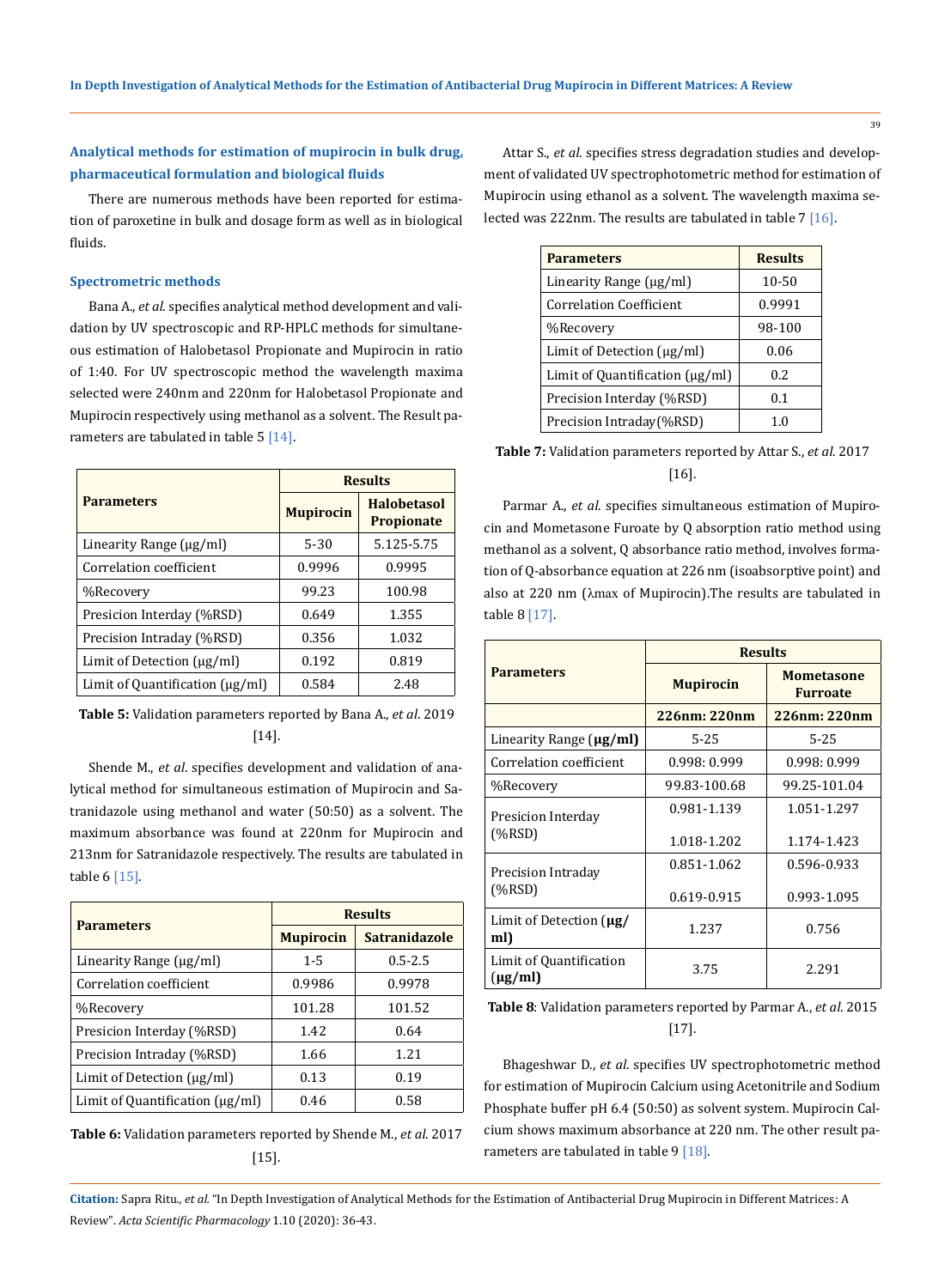| <b>Parameters</b>                    | <b>Results</b> |
|--------------------------------------|----------------|
| Linearity Range (µg/ml)              | $2 - 16$       |
| <b>Correlation Coefficient</b>       | 0.9994         |
| %Recovery                            | 99.96          |
| Limit of Detection $\mu g/ml$        | 0.45           |
| Limit of Quantification $(\mu g/ml)$ | 2              |
| Ruggedness (%)                       | 99.87          |

**Table 9:** Validation parameters reported by Bhageshwar D., *et al*. 2010 [18].

#### **Chromatographic methods**

There are numerous high performance liquid chromatography (HPLC) method have been reported for the analysis of Mupirocin in pharmaceutical formulation, bulk as well as in biological fluids.

#### **High performance liquid chromatography (HPLC).**

Bana A., *et al*. specifies HPLC method for estimation of Mupirocin and Halobetasol, the chromatographic separation was achieved using CHROMBUDGET C18 (250  $\times$  4.6 mm) 5 µm column as stationary phase, mobile phase consisting of acetonitrile and phosphate buffer (65:35 v/v, pH 3.2), at 1 mL/min flow rate and detection wavelength of 230 nm. The retention time of Halobetasol and Mupirocin was found to be 8.647 **±** 0.06 min and 3.357 ± 0.123 min respectively. The other result parameters are tabulated in table 10 [14].

|                                                   | <b>Results</b>   |                                         |
|---------------------------------------------------|------------------|-----------------------------------------|
| <b>Parameters</b>                                 | <b>Mupirocin</b> | <b>Halobetasol</b><br><b>Propionate</b> |
| Linearity Range $\lceil \mu g/m \rceil$           | $5-30$           | 5.125-5.75                              |
| Correlation coefficient                           | 0.9994           | 0.9994                                  |
| %Recovery                                         | 100.50           | 100.21                                  |
| Presicion Interday (%RSD)                         | 0.660            | 1.021                                   |
| Precision Intraday (%RSD)                         | 0.788            | 1.247                                   |
| Limit of Detection $\left(\frac{\mu g}{m}\right)$ | 0.192            | 0.819                                   |
| Limit of Quantification $\lceil \mu g/m \rceil$   | 0.584            | 2.48                                    |

**Table 10:** Validation parameters reported by Bana A., *et al*. 2019 [14].

Arapda P., *et al*. specifies stability indicating RP-HPLC method development and validation for simultaneous estimation of Mupirocin and Metronidazole in their combined dosage form. The separation was achieved by using  $LC - 20$  AT  $C18$  (250 mm  $\times$  4.6 mm

 $\times$  2.6 µm), methanol and buffer pH 3.5 (70:30) were used as mobile phase, at flow rate of 1 ml/min. The detection was carried out at 230 nm with retention time of 4.227 and 5.413 min for Metronidazole and Mupirocin respectively. The Result Parameters are tabulated in table 11 [19].

|                                     | <b>Results</b>   |                      |
|-------------------------------------|------------------|----------------------|
| <b>Parameters</b>                   | <b>Mupirocin</b> | <b>Metronidazole</b> |
| Linearity Range (µg/ml)             | 10-30            | $5 - 15$             |
| Correlation coefficient             | 0.999            | 0.999                |
| % Recovery                          | 102.5            | 99.83                |
| Precision Interday (%RSD)           | 1.544            | 1.041                |
| Precision Intraday (%RSD)           | 0.708            | 0.495                |
| Limit of Detection (µg/ml)          | 0.735            | 0.691                |
| Limit of Quantification $\mu$ g/ml) | 2.227            | 0.691                |

**Table 11:** Validation parameters reported by Arapda P., *et al*. 2018 [19].

Rele R., *et al*. specifies RP-HPLC technique for determination of Mupirocin Lithium in pharmaceutical dosage form using (150 mm × 4.6 mm, 5 µm) column. The mobile phase used for separation was buffer and acetonitrile (74:26 %v/v), with the flow rate of 1ml/ min. Study was done at the wavelength of 221 nm. The retention time for Mupirocin Lithium was 5.3min. The result parameters are tabulated in table 12 [20].

| <b>Parameters</b>            | <b>Results</b> |
|------------------------------|----------------|
| Linearity Range $(\mu g/ml)$ | 50-150         |
| Correlation Coefficient      | 0.9998         |
| %Recovery                    | 99.66          |
| Precision                    | 0.441          |

## **Table 12:** Validation parameters reported by Rele R., *et al*. 2017 [20].

Attar S., *et al*. specifies RP-HPLC method for estimation of Mupirocin using Phenomenex C-18 column (150 x 4.6 mm), methanol and phosphate buffer pH 3 (70:30%v/v) was used as mobile phase, and the flow rate of 1ml/min respectively. The effluent was monitored at wavelength of 220 nm, retention time of Mupirocin was 4.5 min. The result parameters are tabulated in table 13 [21].

Kumari P., *et al*. specifies stability indicating RP-HPLC method development and validation for simultaneous estimation of Mu-

40

**Citation:** Sapra Ritu*., et al.* "In Depth Investigation of Analytical Methods for the Estimation of Antibacterial Drug Mupirocin in Different Matrices: A Review". *Acta Scientific Pharmacology* 1.10 (2020): 36-43.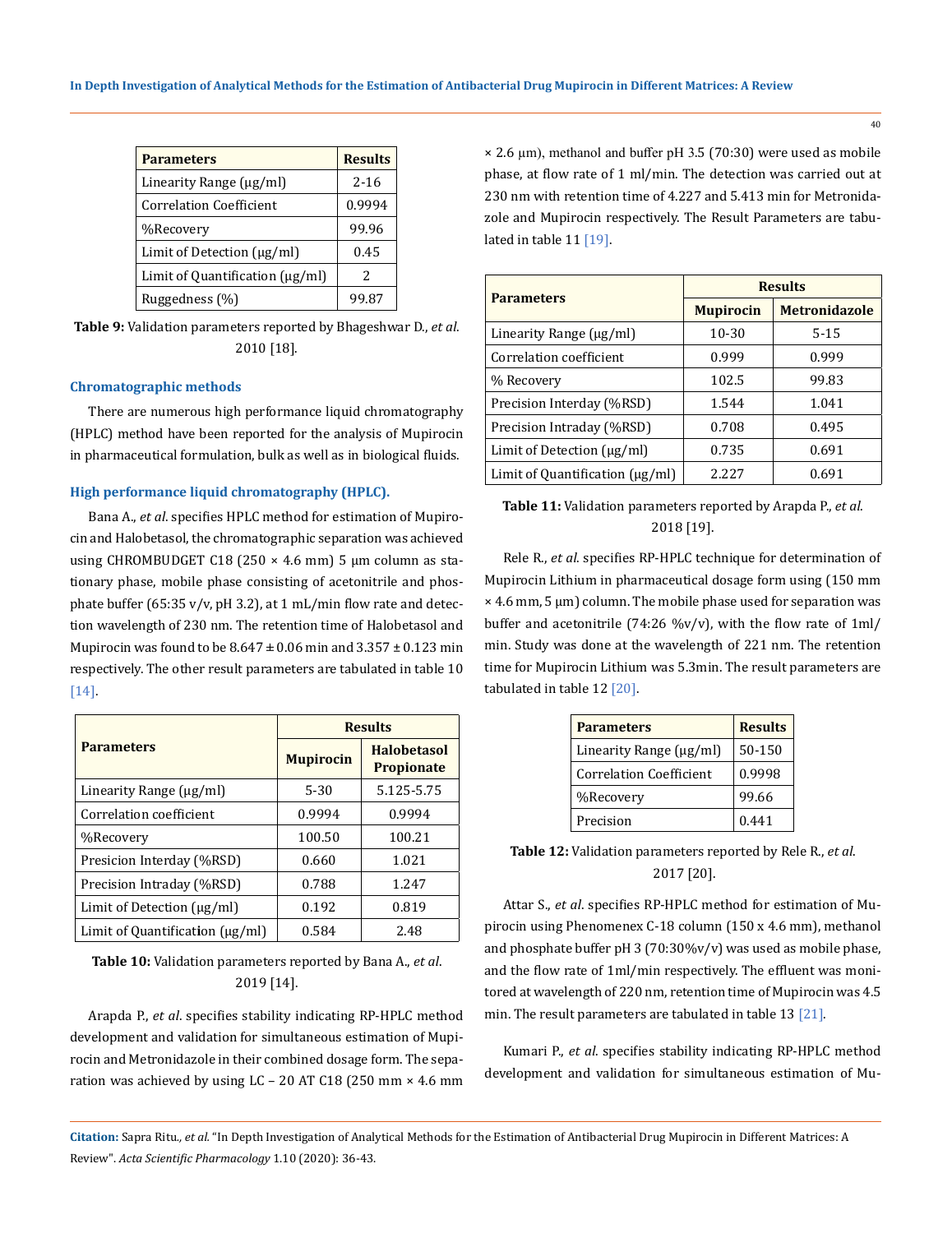pirocin and Fluticasone using C18 (4.6 **×** 250 mm, 5 µm) column and mobile phase containing Buffer Orthophosphoric acid and Acetonitrile (55:45). Flow rate was 1 mL/min with the detection wavelength of 230 nm. Retention time of Mupirocin and Fluticasone were found to be 2.146 and 2.770 min. The result parameters are tabulated in table 14 [22].

| <b>Parameters</b>                          | <b>Results</b> |
|--------------------------------------------|----------------|
| Linearity Range $\lceil \mu g/m \rceil$    | 10-50          |
| <b>Correlation Coefficient</b>             | 0.9983         |
| %Recovery                                  | 96-98          |
| Precision Intraday (%RSD)                  | 1.29           |
| Limit of Detection $\lceil \mu g/m \rceil$ | 0.15           |
| Limit of Quantification $\mu$ g/ml)        | በ 47           |

**Table 13:** Validation parameters are reported by Attar S., *et al*. 2017 [21].

|                                                   | <b>Results</b>   |                    |
|---------------------------------------------------|------------------|--------------------|
| <b>Parameters</b>                                 | <b>Mupirocin</b> | <b>Fluticasone</b> |
| Linearity Range (µg/ml)                           | 75-450           | $1.25 - 7.5$       |
| Correlation coefficient                           | 0.999            | 0.999              |
| %Recovery                                         | 98.75            | 99.42              |
| Presicion Intermediate (%RSD)                     | 1.8              | 1.6                |
| Limit of Detection $\left(\frac{\mu g}{m}\right)$ | 0.38             | 1.16               |
| Limit of Quantification $\lceil \mu g/m \rceil$   | 0.02             | 0.05               |

**Table 14:** Validation parameters reported by Kumari P., *et al*. 2017 [22].

Pradhan P., *et al*. specifies stability indicating method RP-HPLC method for simultaneous estimation of Mupirocin and Beclomethasone dipropionate using LC- 20 AT C18 (250 mm × 2.6 **µm) column**. Mobile phase used for separation was Buffer pH 4.5 and Acetonitrile (60:40 v/v) at the flow rate of  $1 mL/min$ . Detection was carried out at 236 nm. Retention time for Mupirocin and Beclomethasone dipropionate was 3.55min and 5.18 min respectively. The result Parameters are tabulated in table 15 [23].

|                                    |                  | <b>Results</b>                        |  |
|------------------------------------|------------------|---------------------------------------|--|
| <b>Parameters</b>                  | <b>Mupirocin</b> | <b>Beclomethasone</b><br>dipropionate |  |
| Linearity Range (µg/ml)            | $20 - 60$        | $0.5 - 1.5$                           |  |
| <b>Correlation Coefficient</b>     | 0.999            | 0.999                                 |  |
| %Recovery                          | 100.22           | 100.80                                |  |
| Limit of Detection $\mu g/ml$      | 0.65             | 0.032                                 |  |
| Limit of Quantification $\mu g/ml$ | 1.98             | 0.098                                 |  |

**Table 15:** Validation parameters reported by Pradhan P*., et al*. 2017 [23].

Sivannarayana P., *et al*. specifies RP-HPLC method for simultaneous assay of Mupirocin and Metronidazole using C18 column (4.6 ×150 mm, 5µ particle size) with mobile phase containing mixture of phosphate buffer pH 2.5 and acetonitrile (70:30  $v/v$ ) at a flow rate of 1 ml/min with UV detection at 220 nm. The retention time for Mupirocin and Metronidazole were found to be 2.153 and 3.157 respectively. The result parameters are tabulated in table 16 [24].

| <b>Parameters</b>                               | <b>Results</b>   |                      |
|-------------------------------------------------|------------------|----------------------|
|                                                 | <b>Mupirocin</b> | <b>Metronidazole</b> |
| Linearity Range $\lceil \mu g/m \rceil$         | $20 - 60$        | $10 - 30$            |
| <b>Correlation Coefficient</b>                  | 0.997            | 0.998                |
| %Recovery                                       | 99.97            | 99.99                |
| Precision (% RSD)                               | 0.76             | 0.58                 |
| Limit of Detection $\lceil \mu g/m \rceil$      | 0.046            | 0.042                |
| Limit of Quantification $\lceil \mu g/m \rceil$ | 0.154            | 0.142                |

**Table 16:** Validation parameters reported by Sivannarayana P., *et al*. 2016 [24].

Mahoharan G., *et al*. specifies stability indicating RP-HPLC method for estimation of Mupirocin using C18 column and mobile phase of Methanol and Phosphate buffer (20:80 v/v) at the flow rate of 1 mL/min. Absorption maxima was observed at 270nm. The chromatographic retention time of Mupirocin was found to be 7.3 min. The result Parameters are tabulated in table 17 [25].

| <b>Parameters</b>                    | <b>Results</b> |
|--------------------------------------|----------------|
| Linearity Range (µg/ml)              | 20-100         |
| <b>Correlation Coefficient</b>       | 0.9987         |
| %Recovery                            | 100.92         |
| Precision Intraday (%RSD)            | 1.016          |
| Precision Interday (%RSD)            | 1.007          |
| Limit of Detection $\mu$ g/ml)       | 0.20           |
| Limit of Quantification $(\mu g/ml)$ | በ 3በ           |

**Table 17:** Validation parameters reported by Mahoharan G., *et al*. 2016 [25].

Parmar A., *et al*. specifies analytical method for simultaneous estimation of Mupirocin and Mometasone Furoate using Phenomenax-luna C18 (250 x 4.6 mm, 5  $\mu$ m) column with mobile phase consisting of Acetonitrile: Sodium dihydrogen phosphate buffer (pH 6.8) (70:30  $v/v$ ) at a flow rate of 1 mL/min and UV detection at 240 nm. The Result parameters are tabulated in table 18 [26].

#### **High performance thin layer chromatography (HPTLC)**

Chhajed S., *et al*. specifies densitometric development and validation of Mupirocin in ointment dosage form using mobile phase

**Citation:** Sapra Ritu*., et al.* "In Depth Investigation of Analytical Methods for the Estimation of Antibacterial Drug Mupirocin in Different Matrices: A Review". *Acta Scientific Pharmacology* 1.10 (2020): 36-43.

41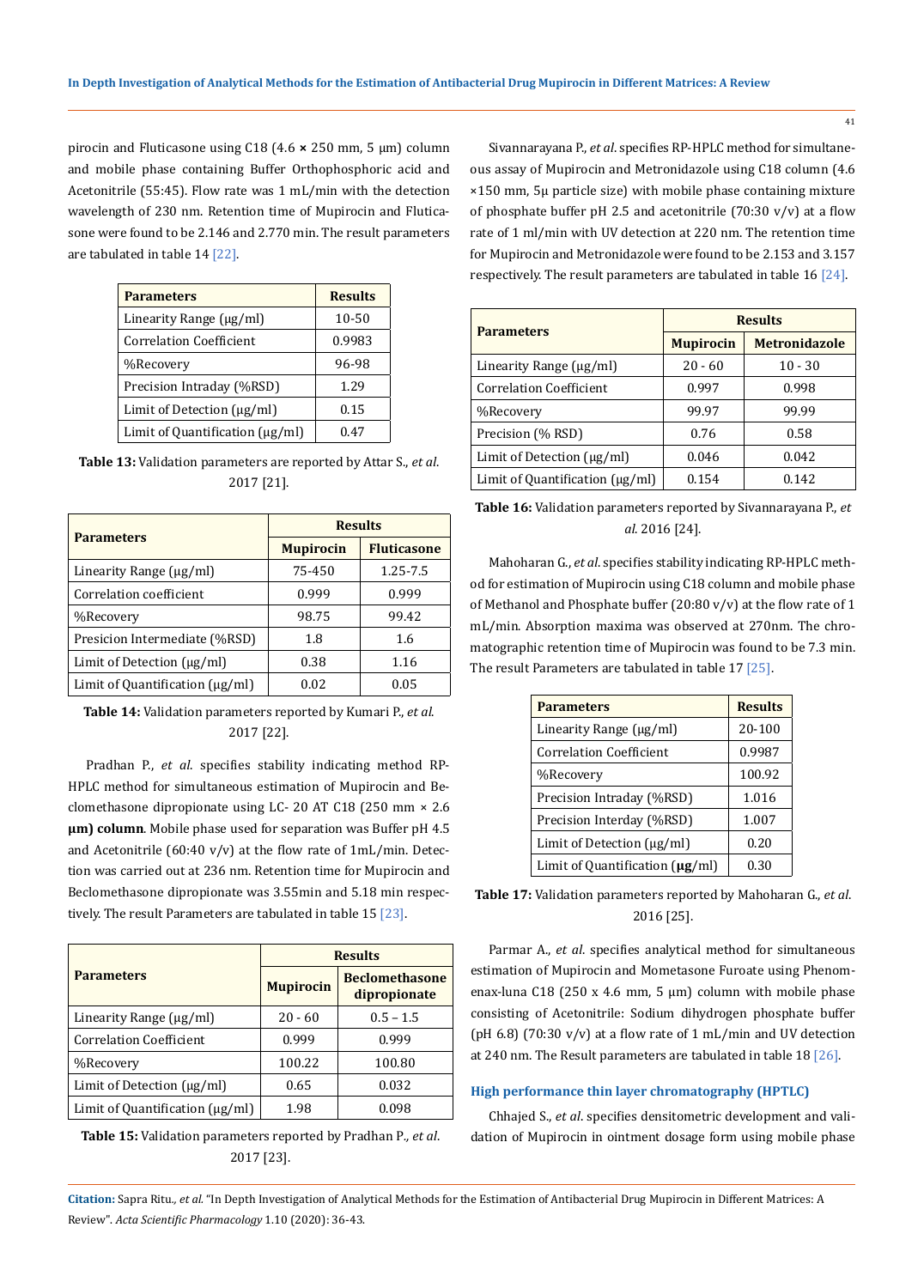which comprised of dichloromethane: ethyl acetate: methanol  $(8:1:2, v/v/v)$ . Chromatographic separation of drug was performed on aluminium plates precoated with silica gel 60 F254 as the stationary phase. The densitometric evaluation of separated zones was carried out at 226 nm. A retardation factor of MUP was found to be  $0.57 \pm 0.02$ . Linearity of MUP was found to be in the concentration range of 200 - 3000 ng/band. The validation parameters were tabulated in table 19 [27].

|                                                 |                  | <b>Results</b>    |
|-------------------------------------------------|------------------|-------------------|
| <b>Parameters</b>                               | <b>Mupirocin</b> | <b>Mometasone</b> |
|                                                 |                  | <b>Furroate</b>   |
| Linearity Range $\lceil \mu g/m \rceil$         | $10 - 60$        | $1 - 6$           |
| <b>Correlation Coefficient</b>                  | 0.999            | 0.999             |
| %Recovery                                       | 99.8             | 99.18             |
| Precision Interday (% RSD)                      | 1.069            | 1.006             |
| Precision Intraday (%RSD)                       | 0.8772           | 0.715             |
| Limit of Detection (µg/ml)                      | 0.2716           | 0.0174            |
| Limit of Quantification $\left(\mu g/ml\right)$ | 0.8450           | 0.0517            |

**Table 18**: Validation parameters reported by Fawazia Ibrahim., *et al*. 2015 [26].

| <b>Parameters</b>              | <b>Results</b> |
|--------------------------------|----------------|
| Linearity Range (ng/ml)        | 200-3000       |
| <b>Correlation Coefficient</b> | 0.999          |
| %Recovery                      | 99.172-100.463 |
| Interday Precision (%RSD)      | 0.563          |
| Intraday Precision (%RSD)      | 0.601          |

**Table 19:** Validation parameters reported by Chhajed S., *et al*. 2013 [27].

#### **LC-MS/MS**

Echevarria L., *et al*. specifies development and validation of liquid chromatographic method, LC-MS/MS for *in vitro* Mupirocin quantification in both layer and its penetration studies using C8 (250 mm **×** 4 mm) LiChrospher column, mobile phase composition was mixture Acetonitrile and Ammonium acetate 0.05M (27.5:72.5  $v/v$ ) adjusted to pH 6.3 with acetic acid, with flow rate of 1 ml/min. The analyte was detected at 228nm and the run time was 11 min. Linearity was confirmed in the concentration range  $0.2$  - 20 µg/mL and the limit of detection was 9.5 µg/mL [28].

Porter R., *et al*. specifies HPLC analysis of Mupirocin in PEG 400 and 3350 using dual UV and evaporative light scattering detection. A gradient LC-MS-compatible method was successfully developed for the separation and identification of impurity and degradates in mupirocin in a complex matrix containing 98% (w/w) of polyethylene glycol 400 and 3350.The method enabled the eluent containing the PEGs to be diverted before it entered and contaminated the mass spectrometer source [29].

#### **Conclusion**

The Literature review reveals that numerous methods are available for the estimation of Mupirocin in pharmaceutical formulation. In nutshell, techniques like RP-HPLC, UV, and HPTLC are the most simple, easy and cost efficient methods for estimation of Mupirocin in various formulations. However, techniques like LC-MS/ MS can be used for the determination of Mupirocin in the biological samples like plasma. Therefore, this review helps researchers to widen their ideas on different improved aspects for further studies on the evaluation of the drug.

#### **Acknowledgements**

We would like to thank the management and the staff of faculty of pharmacy, Pioneer pharmacy Degree College for encouraging and guiding us to publish this review article. We are also grateful to the university officials for providing us open access to paid journals.

#### **Bibliography**

- 1. V Kumar., *et al*. Robbins and Cotran Pathological Basis of Disease, 7th Edition, Elsevier (2004): 1253-1254.
- 2. V Kakkar., *et al*. *European Medical Journal* 33.1 (2018): 44-54.
- 3. S Kapur., *et al. Allergy, Asthma and Clinical Immunology* 14.2 (2018): 1-52.
- 4. S Thomson. Hindawi Publishing Corporation 5.8 (2014): 1-7.
- 5. T Bieber and F Nestle. Personalized management of atopic dermatitis: beyond emollients and topical steroids, Springer-Verlag Berlin Heidelberg (2015): 67.
- 6. "Mechanism of action of Mupirocin". (2019)
- 7. KD Tripathi. Essentials of Medical pharmacology, 7th Edition, Jaypee Brothers Medical Publishers, New Delhi (2013): 282.
- 8. T Lemke., *et al.* Foye's Principles of Medicinal Chemistry, 6<sup>th</sup> Edition, Wolters Kluwer, New Delhi (2008): 1080-1081.

**Citation:** Sapra Ritu*., et al.* "In Depth Investigation of Analytical Methods for the Estimation of Antibacterial Drug Mupirocin in Different Matrices: A Review". *Acta Scientific Pharmacology* 1.10 (2020): 36-43.

42